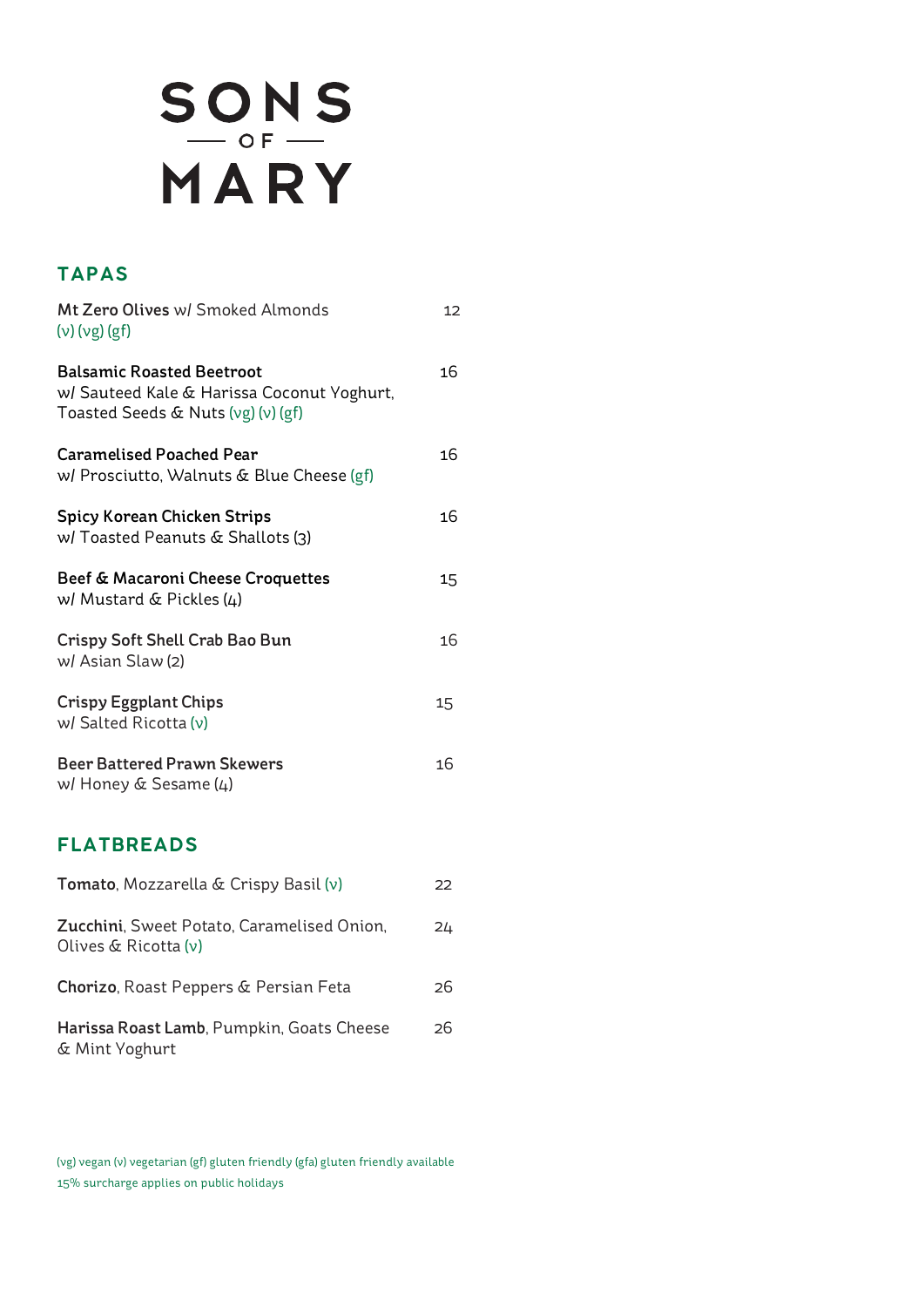## **MAINS**

| Crispy Calamari w/ Asian Slaw,<br><b>Pickled Cucumbers, Toasted Peanuts</b><br>& Nuoc Chum Dressing             | 28 |
|-----------------------------------------------------------------------------------------------------------------|----|
| Crispy Skin Barramundi<br>w/ Asparagus, Pea & Mint Purée, Roast Fennel,<br>Crispy Capers & Balsamic Glaze (gfa) | 39 |
| Seafood Linguine w/ Chilli, Garlic, Prawns,<br>Calamari, Mussels, Olive Oil & White Wine                        | 39 |
| Mushroom, Roast Fennel, Baby Spinach Risotto<br>w/ Grana Padano Parmesan,<br>Finished w/ Truffle Oil (v) (gf)   | 34 |
| Roasted Zucchini & Pumpkin<br>w/ Eggplant Caviar, White Miso<br>& Hazelnut Zaatar Spice (vg) (v) (gf)           | 32 |
| Twice Cooked Duck Leg w/ Braised Red Cabbage,<br>Green Beans & Cherry & Port Glaze (gf)                         | 36 |
| Pork Cutlet w/ Sweet Potato Puree, Honey Glazed<br>Baby Carrots, Almond & Crackling Crumb (gf)                  | 38 |
| <b>Slow Cooked Lamb Shoulder</b><br>w/ Jerusalem Artichoke Purée, Zucchini,<br>Salsa Verde & Olive (gf)         | 36 |
| 200g Eye Fillet w/ Mash, Sautéed Asparagus<br>& Red Wine Jus (gf)                                               | 48 |
| <b>SIDES</b>                                                                                                    |    |
| <b>French Fries</b>                                                                                             | 10 |
| Rocket, Apple & Parmesan Salad                                                                                  | 10 |
| Sautéed Greens w/ Toasted Almonds                                                                               | 10 |
| <b>KIDS MENU</b>                                                                                                |    |
| Chicken Nuggets & Fries                                                                                         | 14 |
| Fish Goujons & Chips                                                                                            | 14 |
| Pasta w/ Napoli Sauce                                                                                           | 14 |
| Vanilla Choc Top                                                                                                | 8  |

\*no modifications during busy periods, however we will always accommodate for allergies and intolerances